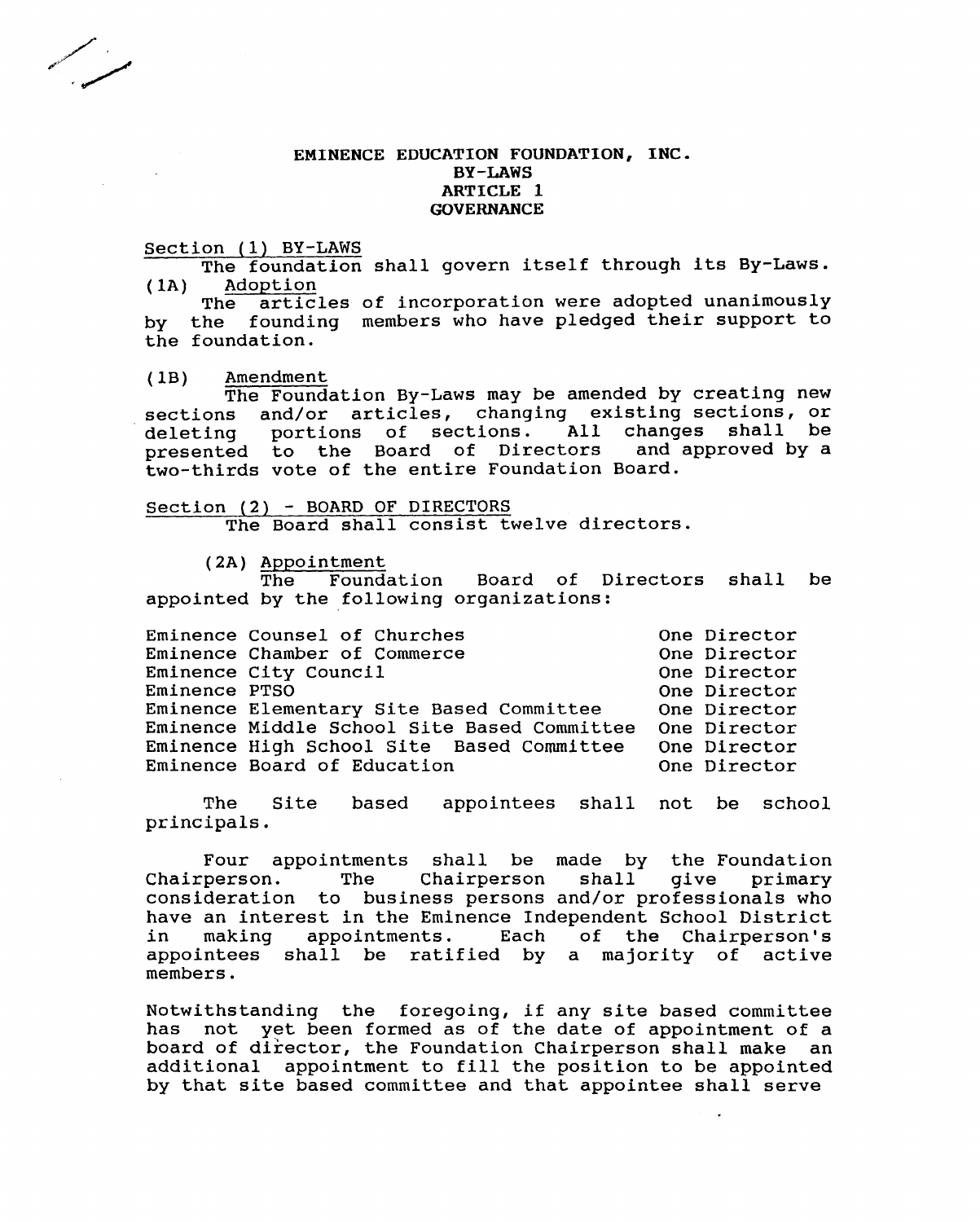until such *site* based committee has been formed and has made such appointment.

### '(2B) Membership Term

The term of office for each director shall be for. three years. Directors may serve for a maximum of two full terms of continuous service. Terms shall be staggered so four (4) new directors shall be elected each year.

# (2C) Vacancies

A vacancy is created when a director (1) resigns, or (2) is absent for two consecutive meetings. A successor will be appointed to fill the unexpired term. The process of appointment shall be the same as that described in (2A).

(2D) The Duties of Each Director Shall be as Follows;

1. Uphold and support the purposes and philosophy

of the foundation.<br>2. Participate 2. Participate in the management of the foundation endowment fund.

3. Participate in the allocation of available current funds each year.

4. Attend regular meetings of the Board of Directors.

#### (2E) Officers

The Board of Directors shall be directed by a chairperson who must serve as vice chairperson the year prior to assuming office. The vice chairperson shall be elected yearly by a majority vote of the Board of Directors. Should the vice chairperson be unable to serve as chairperson, the Board of Directors shall select a chairperson, the Board of Directors shall select a chairperson to serve for a one year term. A treasurer will be elected by a majority vote of the Board of Directors to serve a two year term. No officer shall be elected to serve beyond his or her term as a director.

(2E1) Elections<br>Elections she

shall be conducted at the fourth quarterly meeting in each fiscal year. Elected officers will assume office at the beginning of the fiscal year.

#### $(2E2)$ Duties of officers

A. Chairperson - The Chairperson shall be the chief executive officer of the Foundation, shall preside at all meetings of the membership, shall have general and active management of the business of the Foundation, and shall see that all orders and resolutions of the Board of Directors are carried into effect.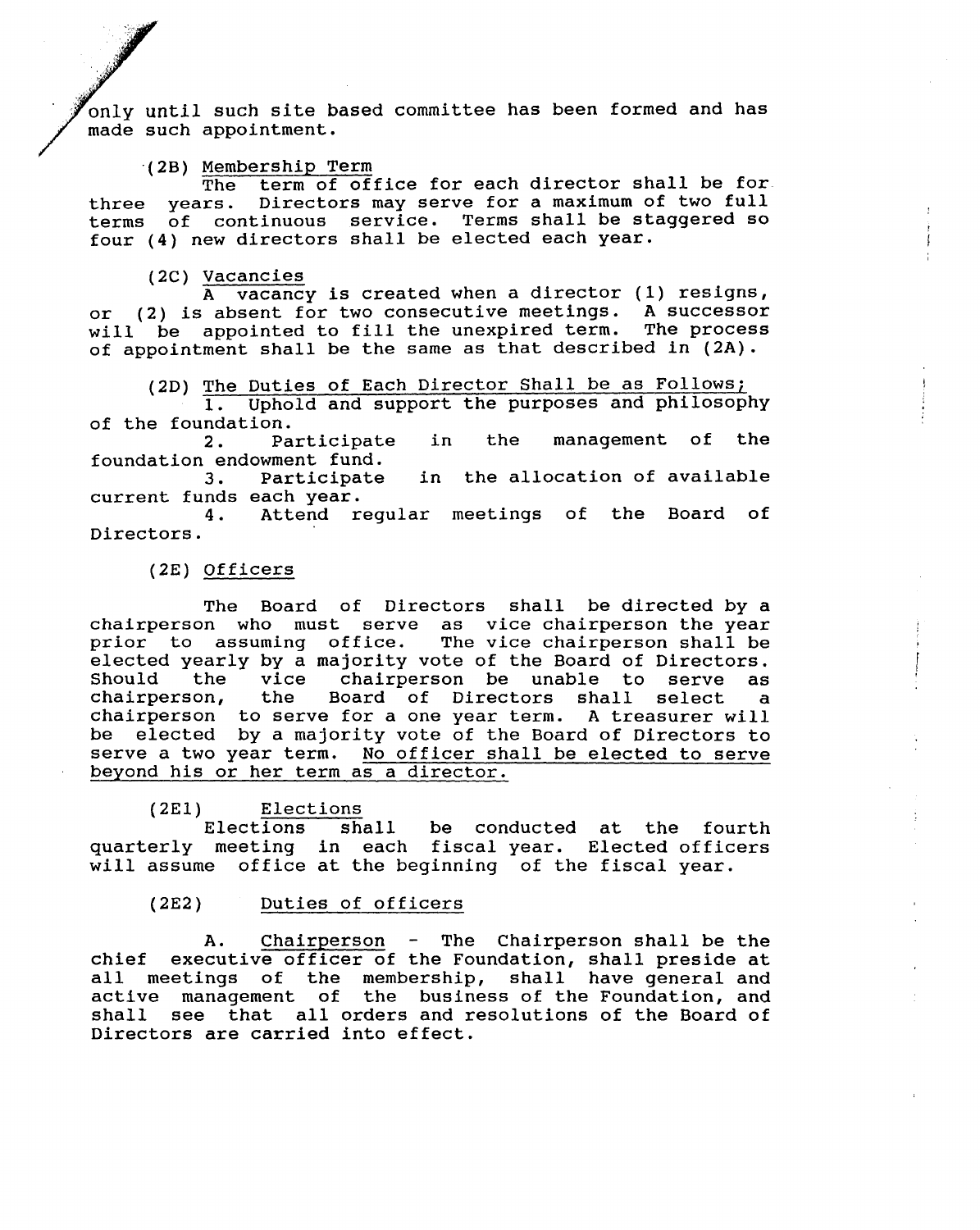*<sup>f</sup>'* He shall appoint all committee chairpersons and each chairperson shall appoint his or her committee for all projects. The Chairperson shall serve as ex-officio member of all committees.

*Y*

•..... :}}.' 'f

...

.. ,-~ .<br>الأول  $\mathscr{P}$ 

/

*.. ); ... e,* -,.':,i,)

B. Vice Chairperson - The Vice Chairperson shall assist the Chairperson and if the Chairperson shall cease his office, the Vice Chairperson shall be elevated to the

office of Chairperson for the remainder of the unexpired term.

In the absence of the Chairperson or in the event of his inability or refusal to act, the Vice Chairperson, shall perform the duties of the Chairperson and when so acting, shall have the powers of and be subject to all the restrictions upon the Chairperson. The Vice Chairperson restrictions upon the Chairperson. shall perform such other duties and have such other powers as the Board of Directors may from time to time prescribe.

C. Treasurer - The treasurer shall have the custody of the Foundation funds and shall keep full and accurate accounts of receipts and disbursements in books belonging to the Foundation. The Treasurer shall deposit all monies and other valuable effects in the name and to the credit of the Foundation in such depositories as may be designated by the Board of Directors.

The Treasurer shall disburse the funds of the Foundation as may be ordered by the Board of Directors, taking proper vouchers for such disbursements, and shall<br>render to the Chairperson and the Board of Directors, at to the Chairperson and the Board of Directors, at its regular meetings, or when the Board of Directors so requires, an account of all his transactions as Treasurer and of the financial condition of the Foundation. All disbursements shall be signed by both the Treasurer and the Chairperson of the Board of Directors. The Treasurer shall be bonded in an amount to be determined by the Board of Directors each year.

D. Executive Secretary - The Executive Secretary shall attend all meetings of the Board of Directors and all meetings of the Foundation and record all proceedings of the meetings of the Foundation and the Board of Directors in a book to be kept for that purpose and shall perform like duties for the standing committees when required. He or she shall give, or cause to be given, notice of all meetings of the Foundation and special meetings of the Board of Directors;, shall perform such duties as may be prescribed by the Board of Directors or Chairperson, shall have custody of the seal of the Foundation and he or she, shall have the authority to affix the same to any instrument requiring it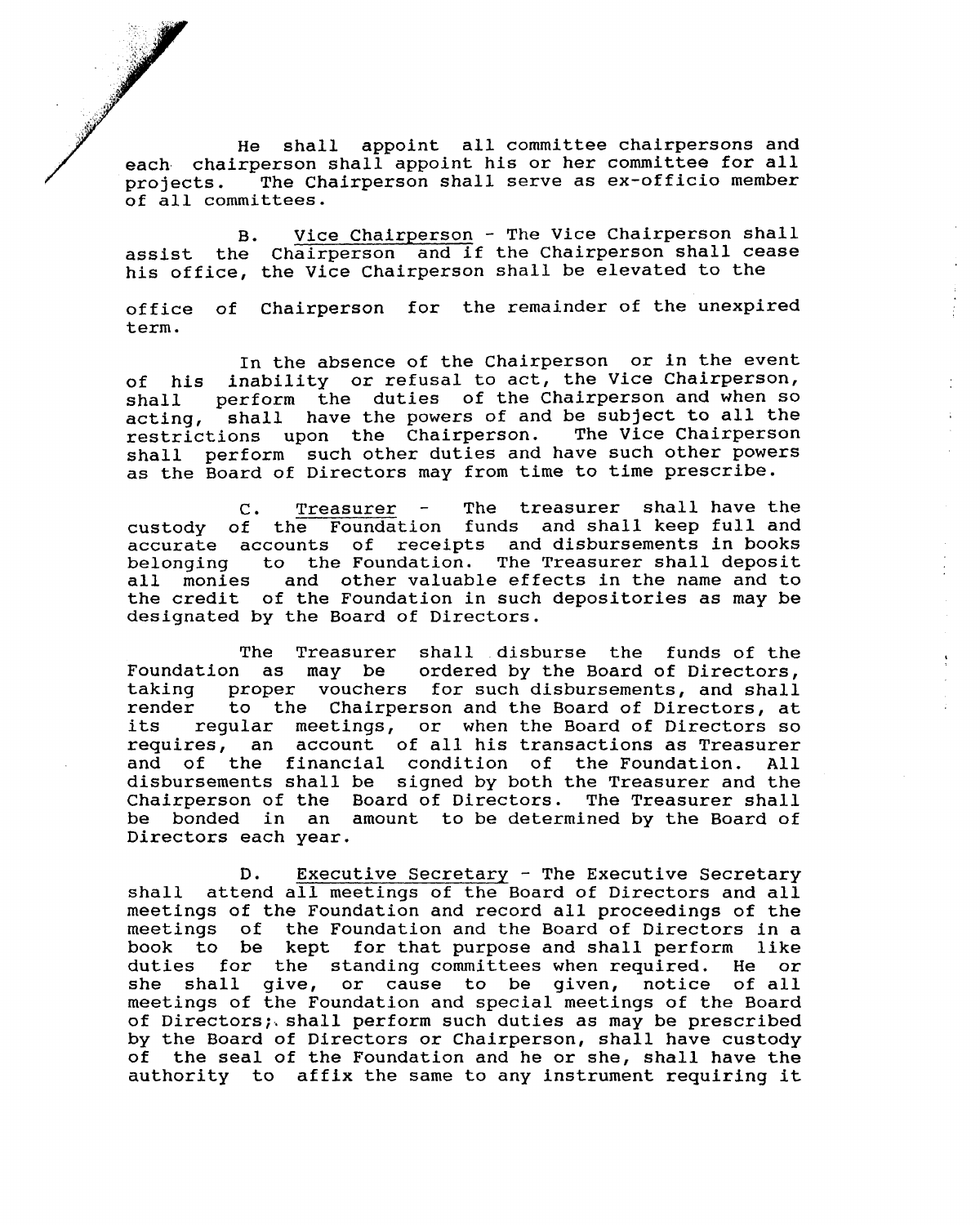and when so affixed, it may be attested by his or her signature.

The Executive Secretary shall not be considered a member of the Board of Directors and hence shall not vote on any issue.

#### SECTION (3) - OPERATIONS

- (3A) Fiscal Year The fiscal year shall be July 1 - June 30.
- (3B) Standing Committees

(3B1) Executive Committee- The Chairperson, Vice Chairperson, Treasurer, Executive Secretary, and other individuals as may from time to time be designated by the Board of Directors, shall constitute an Executive Committee. The Executive Committee shall have the authority to act on behalf of the Foundation to the extent that such actions may not encompass those acts designated to other standing<br>committees. The Executive Committee is primarily a Committee is primarily a planning body and shall not be authorized to amend the by-laws of the Foundation and may be limited by resolution of the Board of Directors.

(3B2) Fund Raising Committee - It shall be the task of the Fund raising Committee to recommend to the Board of Directors a plan for conducting a yearly fund raising<br>drive. The primary mission of the Fund raising Committee is drive. The primary mission of the Fund raising Committee is<br>to increase the Foundation's endowment fund. The increase the Fund raising goal shall be established each year by the Board of Directors. The Fund Raising Committee shall also be responsible for raising current funds.

(3B3) Allocations Committee - It shall be the task of the Allocations Committee to recommend to the Board of Directors a list of projects to fund with current funds of the Foundation. The Committee shall:

- 1. Prepare and distribute requests for proposals;
- 2. Establish funding priorities;<br>3. Rank order of all awards: and
- 3. Rank order of all awards; and
- Secure evaluation reports from previously funded projects.

 $(3C)$ Other Committees

The' Board of Directors may, by resolution adopted by a Majority, designate from among its members such other committees as from time to time it may consider necessary or appropriate to conduct the affairs of the Foundation.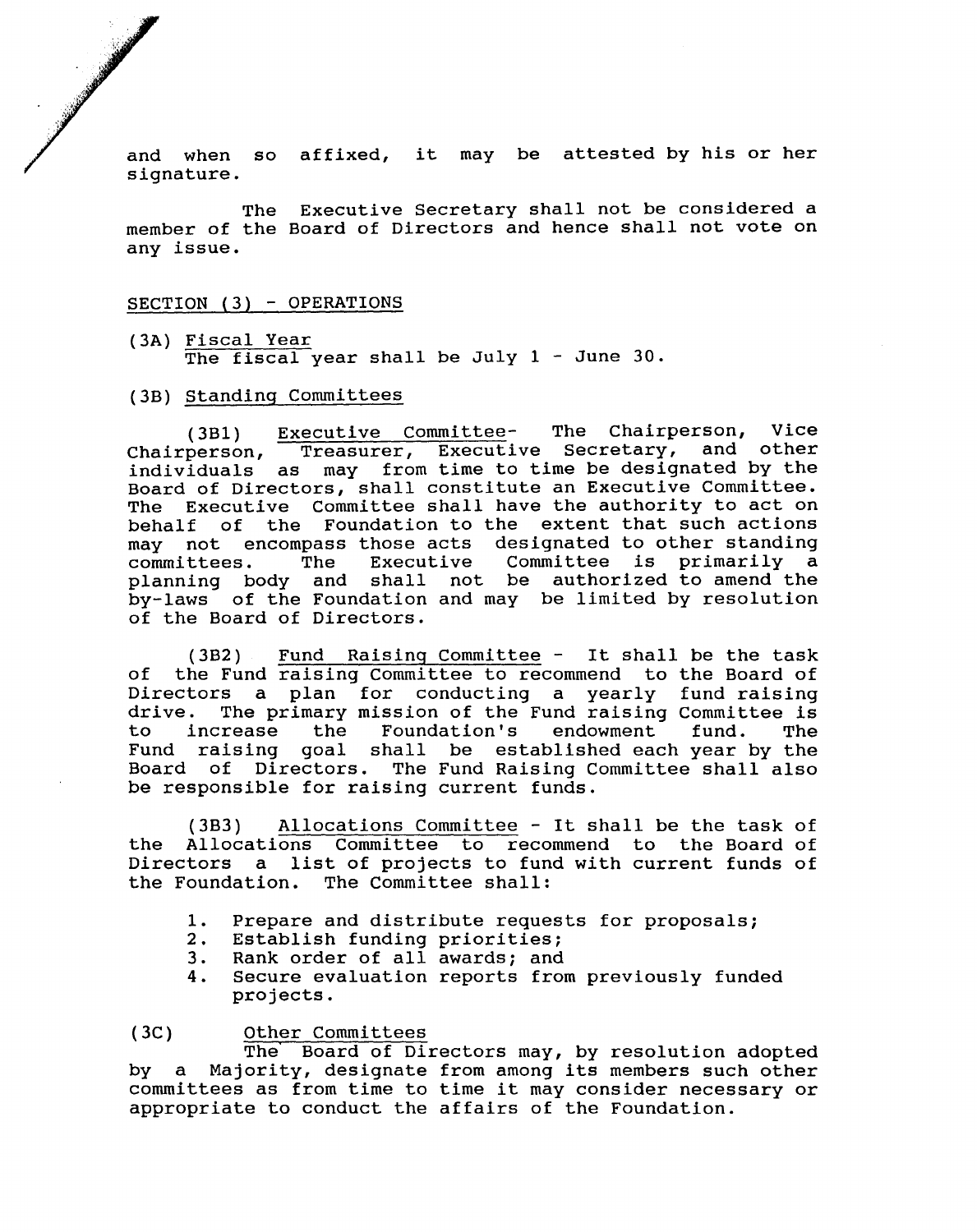1999年11月 12月 12日 12月 12日 12月 12日 12月 12日 12月 12日 12月 12日 12月 12日 12月 12日 12月 12日 12月 12日 12月 12日 12月 12日 12月 12日 12月 12日 12月 12日 12月 12日 12月 12日 12月 12日 12月 12日 12月 12日 12月 12日 12月 12日 12月 12日 12月 12日 12月 12日 12月 12日 12月 1

, ., ,

(3D) Meetings The Board of Directors shall meet quarterly for the purpose of conducting the business of the Foundation.<br>All contributors to the Foundation are encouraged to attend All contributors to the Foundation are encouraged to attend<br>any meeting of the Board of Directors, but the meeting of any meeting of the Board of Directors, but the meeting of<br>the first quarter ending on September 30, shall be first quarter ending on September 30, shall be designated as the annual meeting.

> (3D1) Special Meetings- Special called meetings may be called by the Chairperson or by a majority of the

> Board of Directors.<br>(3D2) N Notice  $-$  (1) Members of the Board of Directors shall receive written notice of all regular<br>meetings at least seven days prior to the meeting. Notice meetings at least seven days prior to the meeting.<br>of such meetings shall be advertised in the of such meetings shall be advertised in the local newspaper. (2) Notice for special meetings or changes in the regular meeting may be given by telephone, provided such notice is given 24 hours in advance of the special meeting or change in the regularly scheduled meeting.

> (3D3) Quorum - Seven directors shall constitute a quorum at a regular or special called meeting of the Board<br>of Directors. Whenever a quorum is not present, directors Whenever a quorum is not present, directors may vote by proxy provided a majority of directors are polled.

> (3D4) Robert's Rule of Order - Each meeting of the Board of Directors shall be conducted according to Robert's The Executive Secretary shall serve as Parliamentarian.

# (3E) Annual Report

In September of each year, the Foundation shall publish an annual report highlighting the activities of the Foundation during the prior fiscal Year. The report shall include but not be limited to the following:

- A list of all members of the Board of Directors.
- (2) A summary of all contributions;<br>(3) A list and description of all Fo
- A list and description of all Foundation awards;
- (4) A summary of all fund balances as of July 1; and
- (5) An auditor's statement.

(3F) Audits<br>At the

At the end of each fiscal year the receipts and<br>disbursements of both the Foundation endowment fund and both the Foundation endowment fund and current fund checking account shall be audited by an internal committee of at least two directors to be appointed<br>by the Chairperson. When the endowment fund reaches the Chairperson. When the endowment fund reaches \$100,000.00 all accounts shall be audited by a Certified Public Accountant.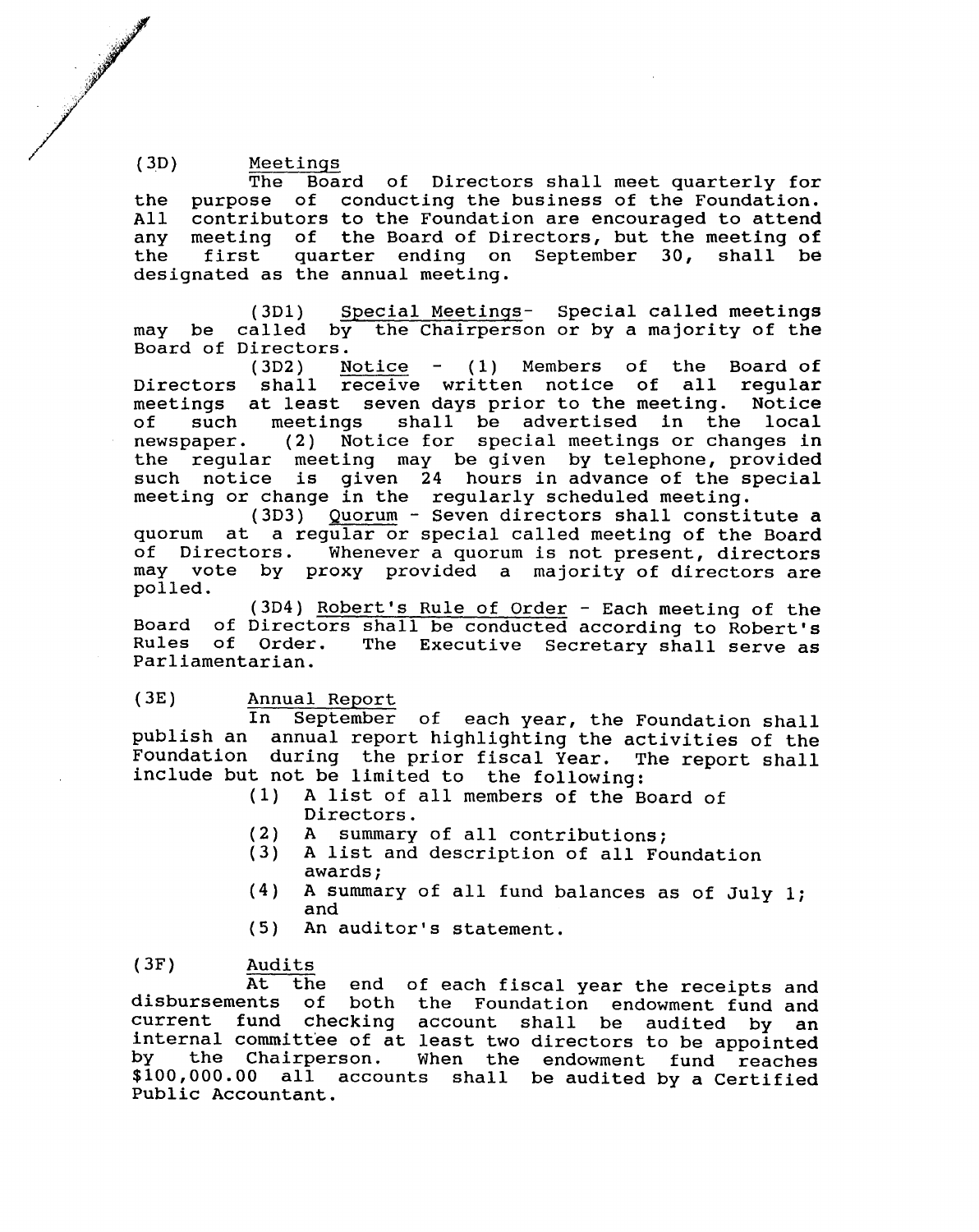#### ARTICLE II FUNDING

SECTION (1) - CONTRIBUTIONS

, I'; and the local contract of the local contract of the local contract of the local contract of the local contract of the local contract of the local contract of the local contract of the local contract of the local cont

*/.*

*/1'* .. 1~' <sup>~</sup> :/'1'

All contributions to the Foundation shall be classified<br>wither endowment funds or current funds. The founders as either endowment funds or current funds. The founders<br>helieve, that, the success of the Foundation will be believe that the success of the Foundation will determined by the growth in endowment funds. Therefore, the thrust of all fund raising shall be to secure endowment funds.

(lA) Endowment Funds

All funds placed into the Foundation Endowment Fund (FEF) shall remain in the fund in perpetuity as long as the Foundation exists. (In the event of dissolution the procedures outlined in the Articles of Incorporation shall be followed).

(lA1) Endowment funds must be backed by deposits of the Federal Government, thus guaranteeing the fund in the event of any bank default. Protection of the FEF- At all times

(lA2) Depository of the FEF - Specifications shall be prepared for FEF and proposals shall be solicited from local financial institutions. The Board of Directors shall select one or more depositories for not less than two years, and shall review the terms of the depository agreement every two years henceforth.

(lA3) Required designation of all Contributor- A minimum of 10% of all contributions to the Foundations shall be deposited in the FEF. This requirement shall also be applicable to all investment income earned by the FEF. The Board of Directors by majority vote may increase the minimum percentage of all contributions to the FEF.

(lA4) Optional Designation of Contributions -  $Contributions$  shall have the contributions to the FEF. encouraged to select this option. option of designating all Contributors will in fact be

(lB) Current Funds

Current funds are those funds above ten percent (or higher) of all contributions that are not designated for the FEF plus ninety percent (or less) of the investment income earned from the FEF.

(lB1) Protection of Current Funds - Current funds shall be placed in one or more checking accounts insured by the Federal Deposit Insurance Corporation (FDIC) or the Federal Savings and Loan Insurance Corporation (FSLIC) and if possible shall be placed in an interest paying checking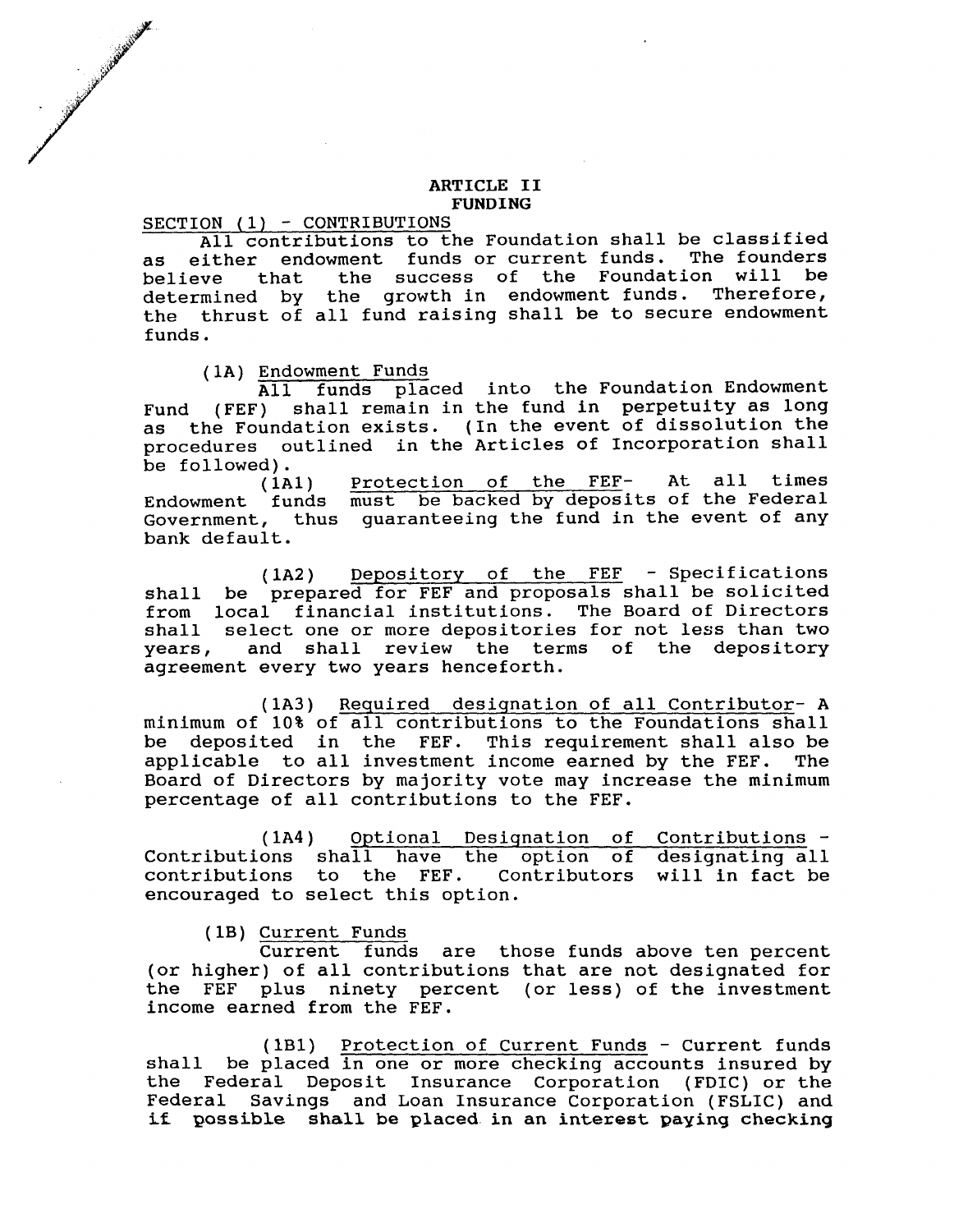account.

/

 $\mathbf{.}$  $\mathcal{F}$ .<br>تانې  $\mathbb{R}^3$ 

**/ 1999年1月** 

~

(lB2) Depository for Current Funds - The checking account for current funds shall be *in* a local financial The services for this account shall be included as part of the proposal for the selection of the FEF and shall be reviewed every two years along with the FEF review.

. The state of the contract of the contract of the contract of the contract of the contract of the contract of the contract of the contract of the contract of the contract of the contract of the contract of the contract o

#### SECTION 2 - CATEGORIES OF CONTRIBUTION

contributions may be received from any source. In an attempt to recognize contributions and analyze the sources<br>of Foundation revenue, the following contribution of Foundation revenue, the following categories shall be used:

- (A) Individual Any private citizen;
- (B) Alumni Any graduate of Eminence High School;
- (C) Service Any organization or club that provides volunteer service to the public;
- (D) Professional Any individual or organization that provides professional services to the public;
- (E) Business Any business organization; and
- (F) Corporate Any corporate organization.

#### ARTICLE III

# ALLOCATIONS

SECTION  $(1)$  - - OPERATING FUNDS

The foundation shall incur certain incidental expenses such as the cost of paper, postage, and publishing. Each year the Chairperson shall submit a budget at the first quarter meeting which shall provide an estimate of all operating costs. Once approved by the Board of Directors, this budget shall be administered by the Chairperson, Treasurer, and Executive Secretary. Any expenditure during the year that exceeds the budget allocation by ten percent must be approved by the Board of Directors.

#### SECTION (2) - FUNDING PROVISIONS

All distributions of current funds, other than those to pay operating costs, shall be made only to those individuals or groups who have submitted a proposal which was approved for funding by a majority vote of the Board of Directors. Any student attending school in the Eminence School System, any teacher or administrator employed by the Eminence School System, or any other interested individual or group, may submit a proposal to be considered for funding by the Foundation.

(2A) Guidelines for the Allocation of Foundation funds The decision to award funds to any proposal will

be based upon the following principals:

1. There shall exist an equitable distribution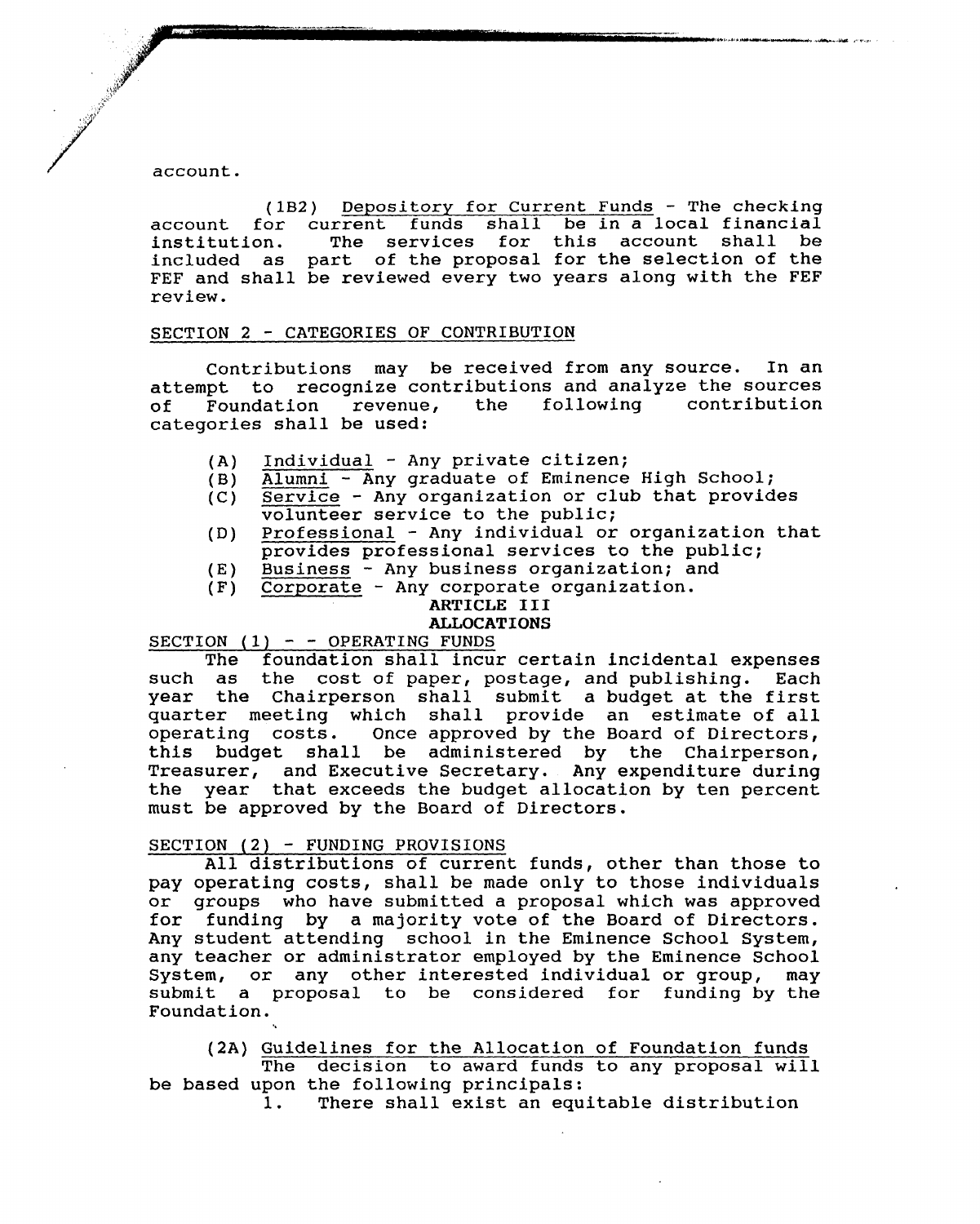

of funds among the various school levels; i.e. Elementary, Middle, and High School levels;

- 2. There shall exist an equitable distribution among school programs and areas of study.
- 3. Funding shall be consistent with the expression of community educational goals and needs.
- 4. Foundation funds may supplement, not supplant, other sources of school funds.
- 5. Foundation funds shall not be used to pay the salary of any school system employee.

# (2B) Distribution of Available Funds<br>(2B1) Categories of Funding

Categories of Funding<br>
shall be funded in three broad Proposals

categories: District Wide Needs - District wide needs would be established by the school and community working together to identify funding needs that affect all schools within the district.<br>2. Crit

Critical Needs of Particular Schools or Programs - Critical needs would be developed by school personal to address the special needs of a particular school or program.

3. Innovative or Creative Ideas - The Foundation to encourage the development of innovative, creative methods of enhancing educational programs. Grants may be awarded to school personnel, parents, students, or citizens. wishes

# (2B2) <u>Yearly Allocation by Category</u><br>The Board of Directors sha

Board of Directors shall prorate available Foundation funds annually in the manner best suited to meet the principals of allocation outlined in ARTICLE III Section (2). The Allocations Committee shall recommend proposals<br>for funding considerations. If the Allocations Committee If the Allocations Committee recommends funding of proposals in each of the three categories described above in Section (2B1), then the Board of Directors must allocate some percentage of available funds to projects in each category.

#### SECTION (3) REQUEST FOR PROPOSALS (RFP)

The Allocations Committee shall prepare a Foundation RFP for approval and distribution at the second quarterly meeting of the Foundation each year. The RFP shall provide the following information.

(A) Guidelines - This section shall include the funding principles and the categories of funding.<br>(B) Timelines - The date completed a

Timelines - The date completed applications must be received and the date of award notice shall be listed.

> $(C)$ Format  $\frac{1}{2}$  and  $\frac{1}{2}$ The application outline to be